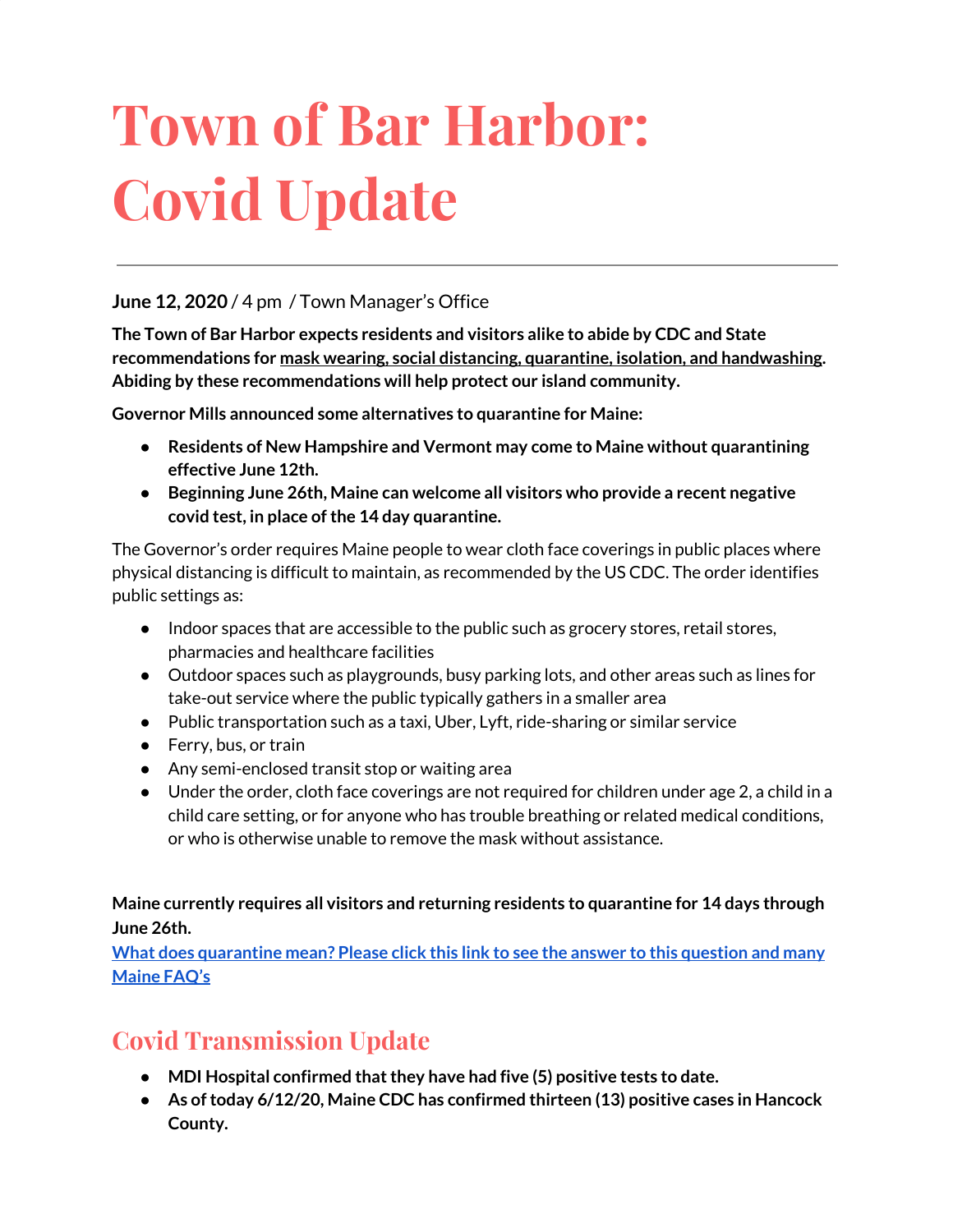- **● There have been zero (0) positive tests in Bar Harbor.**
- One (1) positive case: an employee Birch Bay Village in Bar Harbor.
	- Click Here for Birch Bay Press [Release](https://www.birchbayvillage.us/category/coronavirus/)

Maine Center for [Disease](https://www.maine.gov/dhhs/mecdc/infectious-disease/epi/airborne/coronavirus.shtml) Control

## **Public Safety & Municipal News**

- **● The next Town Council meeting will be June 16, 2020, 4:00 PM. Streaming live on Spectrum Channel 1303 or on [Townhallstreams.com](http://townhallstreams.com/)**
	- **○ [Download](http://www.barharbormaine.gov/agendacenter) agenda here**
- **● Bar Harbor Town Meeting has been scheduled for June 30th, and the Election will be held on July 14th.**
- Council Actions from the June 2, 2020 meeting.
	- $\circ$  To allow the Parklet program to begin 6/3 for intown businesses.
	- **Application for Parklet Program has been extended through 6/17**
		- Click here for link to the Curbside Temporary Outdoor Permit [Application](http://www.barharbormaine.gov/CivicAlerts.aspx?AID=671)
	- To write a letter to Governor Mills urging her to:
		- Lift the 14 day quarantine
		- Restrict lodging with internal corridors to 50% capacity which should expire at the end of Phase 2; There should be no capacity restriction for hotels without interior corridors.
		- Consider implementing the plan that the Downeast Covid 19 task force is drafting which consists of surveillance testing of employees and community members, an education campaign about mask wearing and social distancing, and adherence to CDC checklist protocols.
	- To allow additional "temporary pandemic signage"
		- Call Code Enforcement for more information 288-3329
	- $\circ$  To allow retail stores to exhibit merchandise outside their doors but not to encroach on sidewalks or the entry/exit.
		- Contact Fire Chief for more information 288-5554
- All Comfort Stations (bathrooms) except the Village Green are open.
- All in-town benches & bollards are installed for the season.
- The Park Street and Town Hill Playgrounds are now open to the public.
- Municipal Offices are now open to the public. Please wear a mask and practice social distancing to reduce exposure and risk to staff.
- Parking meters are being installed and will go live on June 1st.
- Transfer Station Permit Stickers New residents or residents with new vehicles may obtain a new permit sticker at both the Transfer Station and the Town's Finance Office during normal business hours.
- Compost Compost is currently available at the Public Works facility in Hulls Cove from 8:00 am to 2:45 pm, Monday - Friday.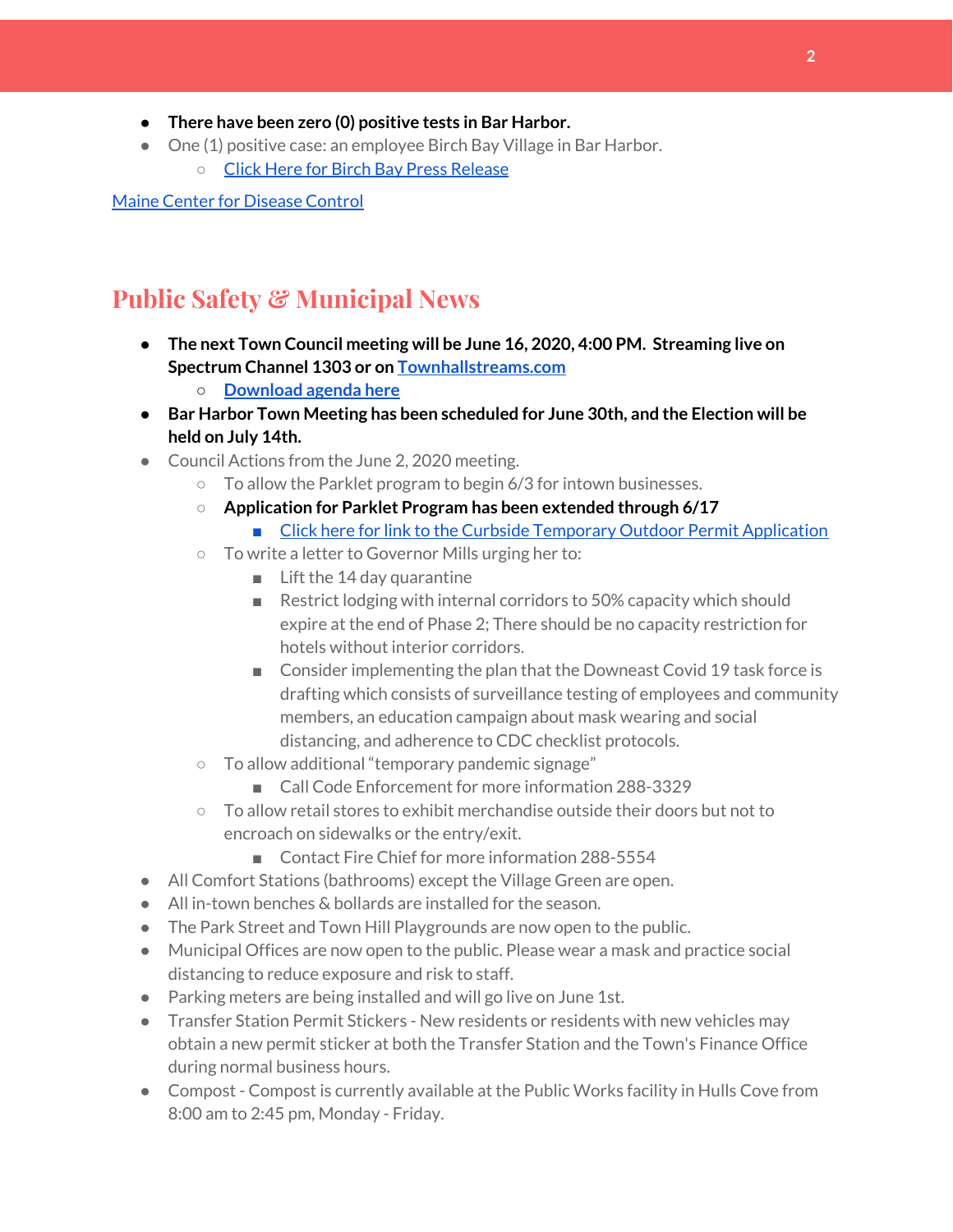- Metal Pile Metal pile is now open for metal drop-off at the Public Works facility in Hulls Cove from 7:00 am to 3:30 pm, Monday - Friday.
- THE FINANCE OFFICE IS OPEN M-F 8:30 AM TO 5:00 PM
	- $\circ$  To make your transaction as efficient as possible here is a list of things you need to be prepared. PLEASE NOTE: THE FINANCE OFFICE IS LIMITED TO TWO PEOPLE AT A TIME.
	- $\circ$  If you are making a payment and you do not need a receipt, you may leave your payments in the secured hallway drop box. Please do not leave cash.
	- DOCUMENTS AND COMPLETED PAPERWORK NEEDED FOR VEHICLE REGISTRATIONS:
	- 1. For re-registrations:
		- Last year's registration
		- CURRENT proof of insurance on the vehicle you intend to register.
		- Current mileage
	- 2. For new registrations purchased from a MAINE dealer
		- Blue title application
		- Bill of sale showing proof of sales tax paid at the dealer.
		- CURRENT proof of insurance on the vehicle you intend to register.
		- If the vehicle is a lease, you also need to provide the lease agreement.
		- **\*\*NOTE:** The owner must be present to do the first time registration.
	- 3. For new registrations purchased from a private seller.
		- Original title signed over to you by the original owner(s).
		- Detailed bill of sale including the vehicle information, purchase price, signature of seller.
		- CURRENT proof of insurance on the vehicle you intend to register.
		- COMPLETED MVT-2 Application for Certificate of Title. (This document is in the hallway for you to fill out ahead of time.)
		- COMPLETED Use Tax Certificate. (This document is in the hallway for you to fill out ahead of time.)
		- $\blacksquare$  \*\*NOTE: The purchaser(s) must be present to do the first time registration.
	- $\circ$  4. For new registrations that were registered previously in your name in another state:
		- Original out of state title in your name(s).
		- $\blacksquare$  The out of state registration in your name(s).
		- CURRENT proof of insurance on the vehicle you intend to register.
		- COMPLETED MVT-2 Application for Certificate of Title. (This document is in the hallway for you to fill out ahead of time.)
		- COMPLETED Use Tax Certificate. (This document is in the hallway for you to fill out ahead of time.)
		- **\*\*NOTE:** The purchaser(s) must be present to do the first time registration.
- BURN PERMITS: Burn permits are not being written by BHFD at this time but residents can get a permit online at <https://www13.informe.org/burnpermit/public/index.html>. If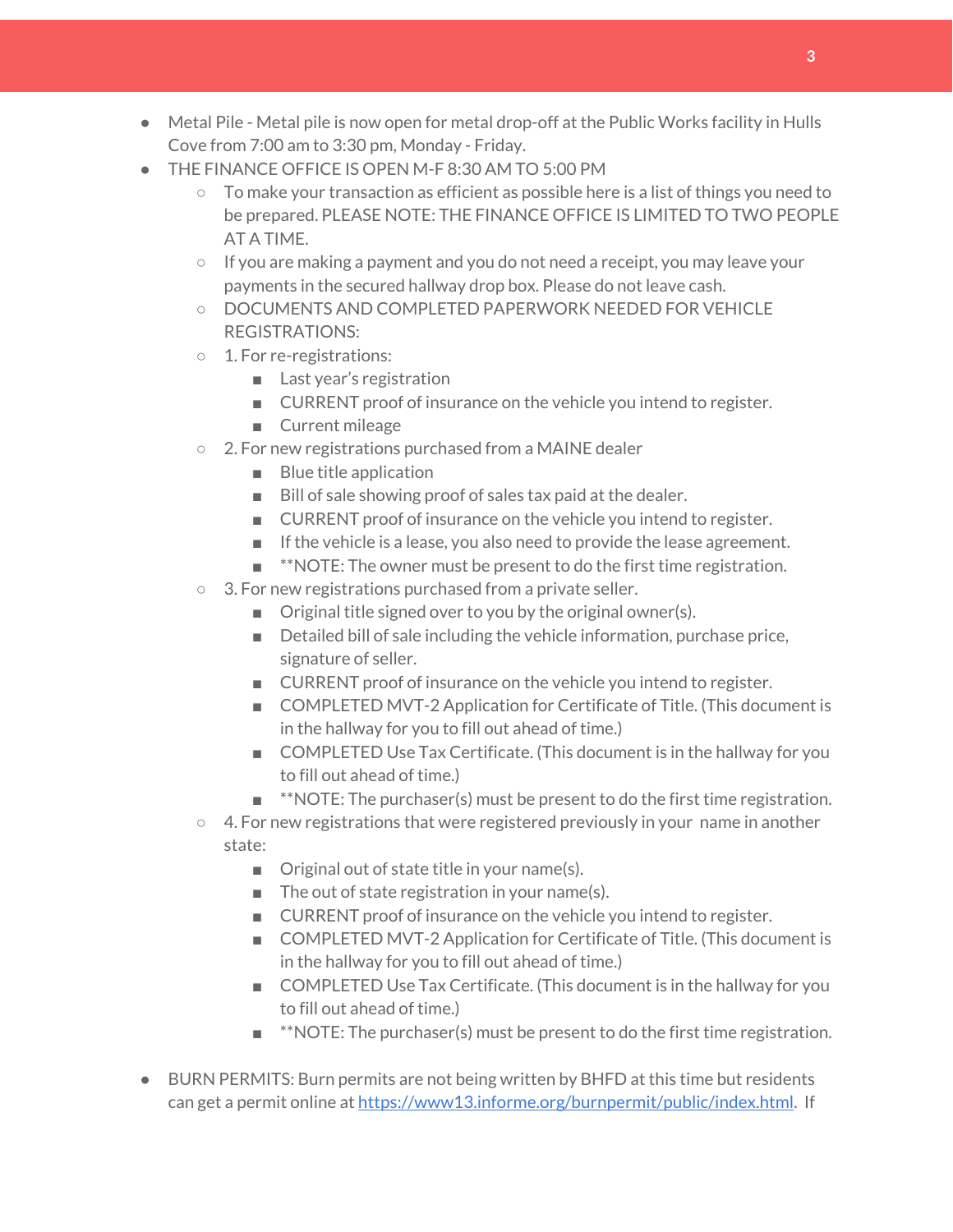unable to obtain a permit online, it is because the fire department is not allowing burning for the day.

- CDC Announces [Modifications](https://www.cdc.gov/media/releases/2020/s0409-modifications-extension-no-sail-ships.html) and Extension of No Sail Order for All Cruise Ships
- Police Department: The Town's Police Department is tasked with enforcing the Governor's Essential Business [Mandate](https://www.maine.gov/governor/mills/sites/maine.gov.governor.mills/files/inline-files/An%20Order%20Regarding%20Essential%20Businesses%20and%20Operations%20.pdf) to ensure that all non essential businesses are complying with the order to close. Please call the department 288-3391 for more information.

# **Island Explorer**

Downeast Transportation, in consultation with its partners, has decided to indefinitely postpone Island Explorer bus system service for 2020 due to the COVID-19 pandemic.

# **MDI Hospital**

**MDI Hospital Coronavirus Call Center :**If you are having symptoms or think you may have been exposed to COVID-19, call your primary care provider. If you do not have one, reach out to our Coronavirus Call Center at 207-801-5900. Calling ahead helps our dedicated health care professionals provide the best possible care and protects those in our community who are most vulnerable.

Remember: **PLEASE CALL AHEAD**

MDI [Hospital](https://www.mdihospital.org/covid-19/?fbclid=IwAR2Q31t4a6H1pxDfUeqSzFcmp5UbRlSwe93i58zEkHstfexp5EgoHB5cxGU) Covid Updates

# **Bar Harbor Chamber of Commerce**

**If you have ideas that would help Bar Harbor businesses during this time, please email concepts to Chamber Director Alf Anderson: [alf@barharborinfo.com](mailto:alf@barharborinfo.com)**

Includes resource lists for visitors and businesses

<https://www.visitbarharbor.com/member-center-coronavirus-resources>

# **School Information: Conners Emerson & MDI High School**

**Summer Food Program:** The State of Maine is offering financial support for those families impacted by the pandemic. If your child(ren) qualified for free or reduced lunch during the time they were in school (August-March), you should qualify for the Pandemic EBT (electronic banking) card. The Pandemic EBT offers \$5.04 per student in the household per day.

Call 1-855-797-4357 and speak with an eligibility specialist, who will assist you in getting your card. (No more forms to fill out) You may also want to check to see if you qualify for SNAP or TANDF benefits.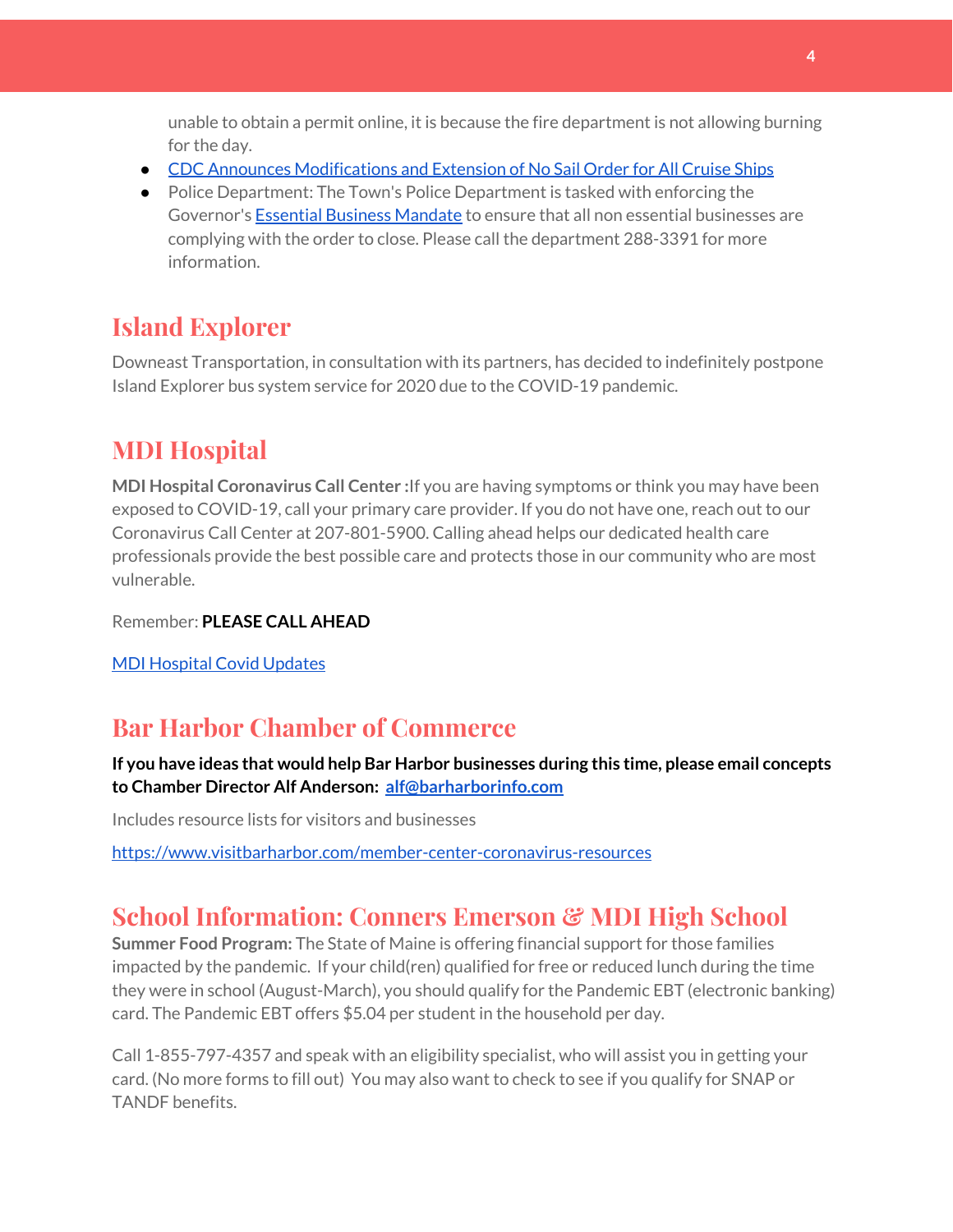Note: All information is confidential.

#### USDA [Pandemic](http://track.spe.schoolmessenger.com/f/a/j6GQx4nFl3Rld4Q68tYCuA~~/AAAAAQA~/RgRgu5_JP0SlaHR0cHM6Ly9tYWlsLmdvb2dsZS5jb20vbWFpbC91LzAvP3RhYj1jbSNzZWFyY2gvZnJvbSUzQStiZWVzbGV5L1doY3RLSlZyQ0NUS1JmUldCTFdkUVpGZ2pUVlhNdkRwUVpIa2NoRkJCc3NGcHJxZEtnWFF3S05Tamt3R1RxTFpaS21wTkRHP3Byb2plY3Rvcj0xJm1lc3NhZ2VQYXJ0SWQ9MC4xVwdzY2hvb2xtQgoARkls2l72Ls-jUhhiYXJoYXJib3JqZXdlbEBnbWFpbC5jb21YBAAAAAE~) EBT program

#### School Emails and Websites

<http://www.mdirss.org/>

Latest email update from [Principal](https://docs.google.com/document/d/1OKDsYNtOgV0FI9xAcXwQvenOKLV0S2vBg1o5jtu5CrE/edit?usp=sharing) Haney MDI High School - Retrieve and Return

Latest email update from Conners [Emerson](https://docs.google.com/document/d/1v3pgkG6Q-9S3gisuUIj4etPVDwgBKl4P00JBkvZr-kk/edit?usp=sharing) School - Summer Food program

Latest email update from [Superintendent](https://docs.google.com/document/d/1fzeCbc8gpTSKmUaDoQH1Avx5PVl-h0reFphXrT1eUNA/edit?usp=sharing) Marc Gousse - Safe Return to School Advisory Group

## **Mental Health**

[National Alliance on Mental Illness Maine](https://www.namimaine.org/) [Maine DHHS - Hotlines/Crisis Numbers](https://www.maine.gov/dhhs/hotlines.shtml) Crisis [Services](https://www.sweetser.org/programs-services/services-for-adults/crisis-services/)

## **Acadia National Park**

**See latest [alertfrom](https://www.nps.gov/acad/planyourvisit/conditions.htm) ANP : Carriage Roads Open to Hikers and Walkers**

## **Land & Garden Preserve**

The Asticou Azalea Garden is now open each Thursday through Sunday from 10 a.m. to 2 p.m. until at least early August.

Thuya Garden and the Abby Aldrich Rockefeller Garden remain closed for the time being. Notifications of opening schedules will be published as they are finalized.

Little Long Pond, Asticou Landing, Terraces and Lookouts are open daily from dawn to dusk.

Land & Garden [Preserve.](http://r20.rs6.net/tn.jsp?f=001c2c44O_Y4Bmt5GaCvu5yAYkz89M8Lwr9w3wPmKga-jL0VkXmrA_iCBnJWeKd-r-c_wiOF7jNYC-QzXJMviI1ynfM6TwSp8c5otfuaSIRTDcq5nn2rk6dJCDjoN3eBqPHJKFYoFyk9hM2S6_Umc9OISkK5B4CYWoH5SoIKNOTrvM=&c=hkvlfXnwmFjdodNWvqArIvDg3SgMq59MugFS-G4pB0EsTcKrtCXmmw==&ch=dosMVM0pVLoaympYuEEiXtIerW5cx-__Cn3S8zZpZ16TXMeGogAN8g==)

### **Community Resources**

- Healthy Acadia [Newsletter](https://mailchi.mp/healthyacadia.org/june1_2020) June 1, 2020
- Open Table MDI Building [Community,](https://www.opentablemdi.org/) One Meal at a Time is delivering meals twice a week, free of charge, to anyone who requests them (MDI wide), as well as once a week curbside pick up. They are donation based and the food is healthy and tasty.
- Jesup [Memorial](https://jesuplibrary.org/) Library educational resources